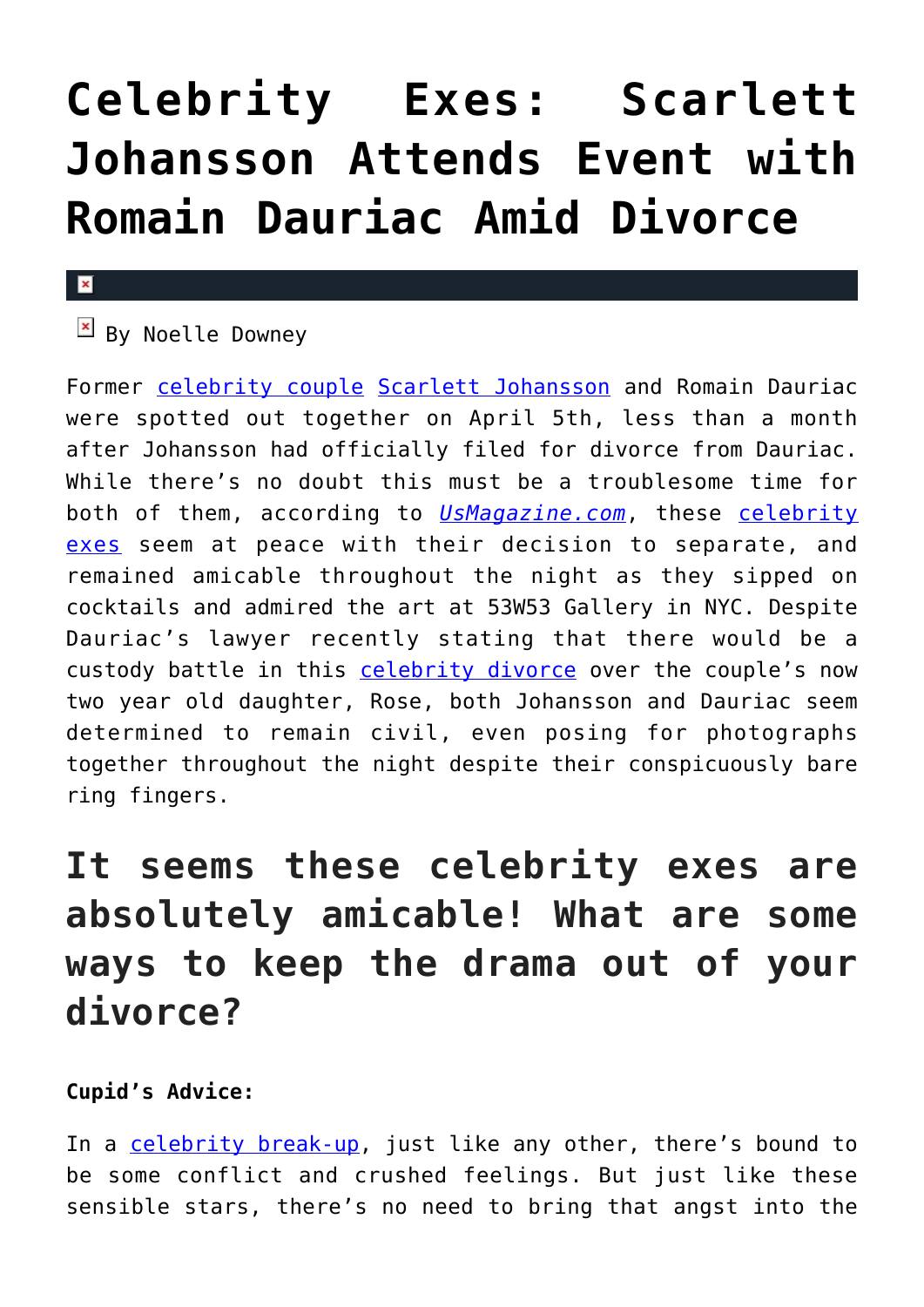public eye. Here are Cupid's top three tips for keeping your divorce cordial and calm:

**1. Define your boundaries:** In an early statement to the press about her impending divorce, Johansson clarified, "I would only like to say that I will never, ever be commenting on the dissolution of my marriage. Out of respect for my desires as a parent and out of respect for all working moms, it is with kindness that I ask other parties involved… to do the same." Just like this celebrity parent, be careful who you choose to divulge the dirty details of your divorce to. While confiding in close friends and confidants is healthy, don't be afraid to tell someone when they're prying into your personal business – and let them know, firmly and kindly, that your divorce is between you, your family and your lawyers.

**Related Link:** [Celebrity Break-Up: Scarlett Johansson & Husband](http://cupidspulse.com/116489/celebrity-break-up-scarlett-johansson-romain-dauriac/) [Romain Dauriac Split After Two Years of Marriage](http://cupidspulse.com/116489/celebrity-break-up-scarlett-johansson-romain-dauriac/)

**2. Form a friendly truce with your ex:** Just like Johansson and former flame Dauriac, it's possible to be able to associate casually with your ex even when tensions are high. By forming a working friendship, these celebrity co-parents are presenting a united front to the world despite their recent separation, which will help them in future negotiations, especially over their daughter, Rose. Try doing the same with your ex to ease the stress of separation.

**Related Link:** [Scarlett Johansson Says She 'Hit Rock Bottom' in](http://cupidspulse.com/107923/scarlett-johansson-hit-rock-bottom-celebrity-relationship/) [Celebrity Relationship](http://cupidspulse.com/107923/scarlett-johansson-hit-rock-bottom-celebrity-relationship/)

**3. Focus on what really matters:** Whether that's your child's happiness, your own personal mental and physical health or making sure that you and your ex can remain on friendly terms even after the divorce is finalized, prioritize what really matters, and try not to get caught up in petty squabbles over things that don't. While it can be tempting to lash out at your ex for hurting you, remember that in the end, focusing on